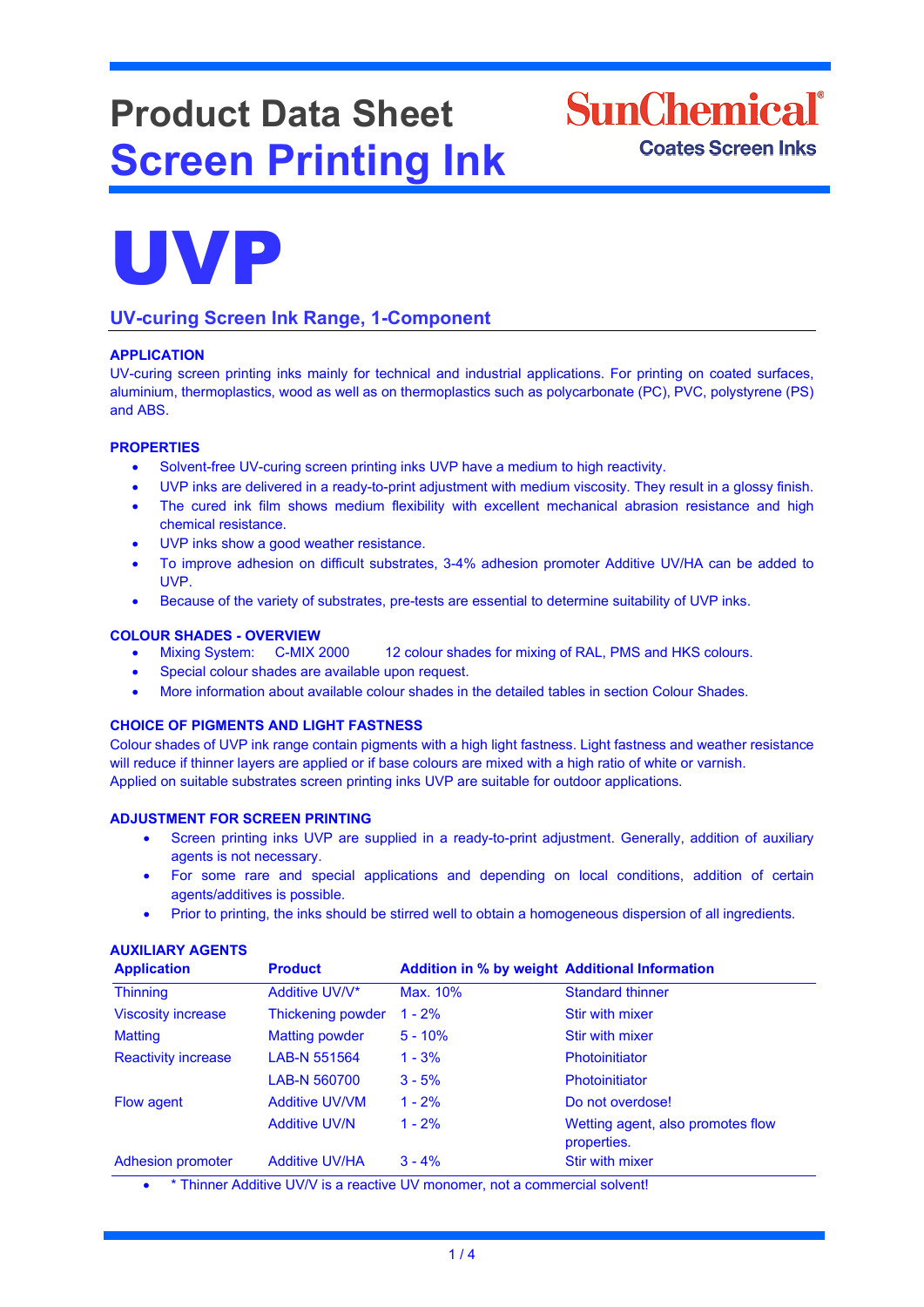#### **OVERPRINTING**

Generally, it is not necessary to overprint UVP inks with varnish. If required, however, overprinting with varnish UVP/E50 is possible.

#### **BRONZE COLOURS, MIXING OF BRONZE INKS**

Bronze colours with a stable shelf life are not available in ink type UVP.

Printers can mix bronzes themselves using bronze pastes B 75, B 76, B 77 and B 79 as well as bronze powder B 78-POWDER.

These "B" bronze pastes and "B" bronze powder are mixed with varnish UVP/E50 or UVP/B prior to processing.

Mixing ratios in parts by weight: Gold bronze paste/powder to UVP/E50 or UVP/B = 1:3-4 Silver bronze paste to UVP/E50 or UVP/B =  $1:4-5$ 

- **Note:** Depending on printing conditions, an addition of 2% photoinitiator LAB-N 560700 may be required to increase reactivity.
- **Note:** For technical reasons these mixtures only have a pot life of approx. 6 8 h! Afterwards ink will thicken and become solid.
- **Note:** B bronzes are prone to oxidation (Exception B 78-POWDER). Therefore, overprinting with UVP/E50 is recommended.

B 78-POWDER does not tend to oxidation. The pale copper shade will not darken with time.

#### **DRYING / UV-CURING**

- UVP inks only dry/cure under UV-radiation.
- Suitable UV-driers with Hg medium-pressure lamps (250 400 nm) and an efficiency between 80 and 200 W/cm have to be used.
- Preferably, use reflectors with a focussed radiation.
- Ensure an even radiation (intensity/distance to the lamps) of the whole printed image.
- Curing parameter depend on thickness of printed ink layer, colour, substrate or substrate quality and temperature as well as construction and performance of the UV drier.
- Curing energy required depends on number of printed ink layers (check intermediate adhesion), printed layer thickness, colour and type of substrate. Hence, printers should determine the exact required energy with their own UV-drier.
- **UV-curing energy guide values:**

(printed with 150-*31* fabric*,* white substrate)

**UV-energy: 300-450 mJ/cm²**

(measured with Kühnast UV-integrator, 250 – 410 nm, max. 365 nm)

**Belt speed: UV-radiator: 1 x 120 W/cm: 8 - 10 m/min.**

#### **2 x 120 W/cm: 16 - 20 m/min.**

• Adhesion should only be checked several minutes after curing. Due to the post-curing process of the ink and depending on the substrate, sufficient adhesion may sometimes only be achieved after up to 24 hours.

#### **Adhesion Promoter:**

- To enhance adhesion on difficult substrates, add 3 4% adhesion promoter Additive UV/HA to UVP.
- Check ink adhesion after 24 hours at the earliest when using Additive UV/HA.
- UVP inks mixed with Additive UV/HA have no pot life. There is no time-limit for processing.

#### **SCREEN FABRIC / STENCILS**

UVP inks are formulated for printing with fabrics of 120 – 165 threads/cm. Printability and especially UV-curing properties with coarser or finer fabrics should be evaluated by corresponding trials.

All copy emulsions and capillary films suitable for solvent based and UV-curing screen inks can be used, such as our program of SunCoat or Murakami products.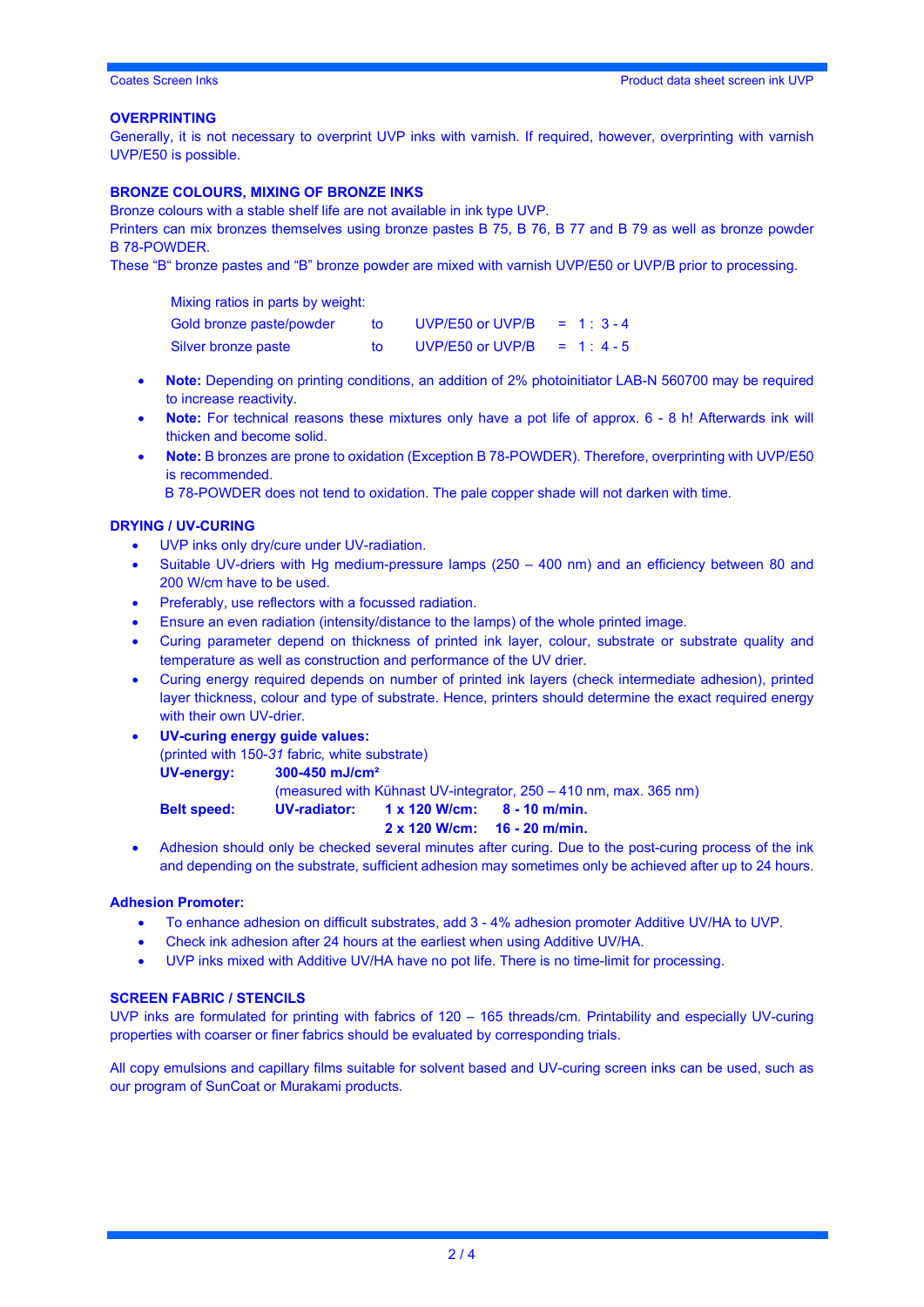#### **CLEANING**

Uncured UV inks can be removed from stencils and tools using our solvent based universal cleaning agents of the URS range.

Cleaning of cured UV inks is very time-consuming and hardly ever possible.

Note: As the acrylates contained in these UV inks may cause skin irritation, clean contaminated skin with water and soap immediately. Remove and clean contaminated clothing straightaway.

#### **PACK SIZE**

Screen printing inks UVP are delivered in 1 litre containers. Other pack sizes are available upon request.

#### **SHELF LIFE**

In closed original containers, UVP inks generally have a shelf life of 1 year from date of production. For exact date of expiry, please refer to the label.

#### **SAFETY DATA SHEETS**

Read safety data sheet prior to processing. Safety data sheets comply with Regulation (EC) No. 1907/2006 (REACH), Appendix II.

#### **CLASSIFICATION AND LABELLING**

Hazard classification and labelling comply with Regulation (EC) No. 1272/2008 (CLP/GHS).

#### **CONFORMITY**

Coates Screen Inks GmbH does not use any of the substances or mixtures for the production of printing inks, which are banned according to the EUPIA (European Association of the Printing Inks Industry) exclusion policy. Further compliance confirmations are available upon request.

### **ADDITIONAL INFORMATION ABOUT OUR PRODUCTS**

| Product data sheets: | Auxiliary Agents for UV-Curing Screen Printing Inks                                            |  |
|----------------------|------------------------------------------------------------------------------------------------|--|
| <b>Brochures:</b>    | UV-Curing Screen Printing Inks                                                                 |  |
| Internet:            | Various technical articles are available for download on www.coates.de.<br>section "SN-Online" |  |

**FOR COLOUR RANGES, PLEASE REFER TO NEXT PAGE.**